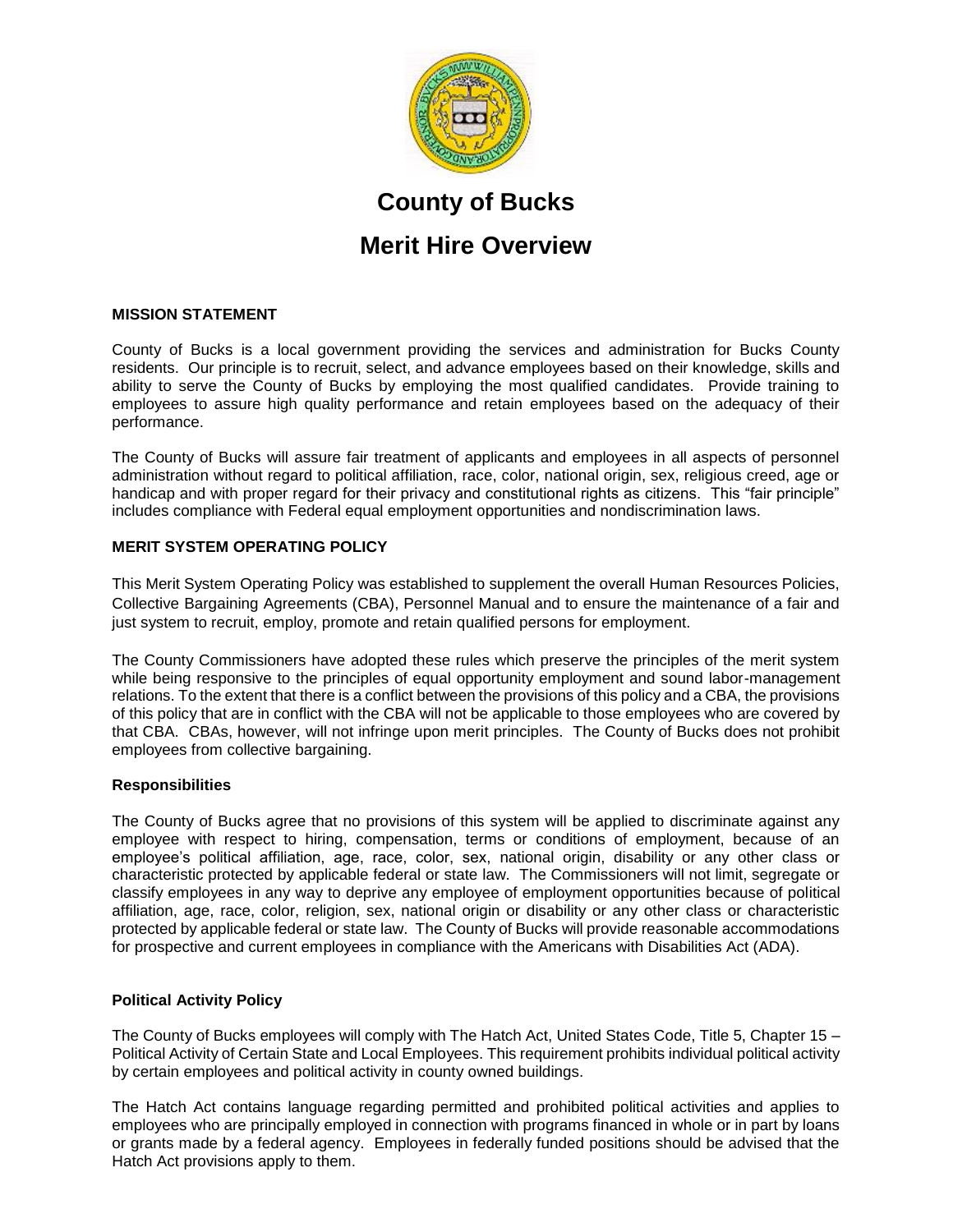All employees are regularly informed of their rights and responsibilities under the state and Federal laws.

Employees in federally funded positions should be advised that the Hatch Act provisions continue to apply and may prohibit them from running for the office of School Board Director. Information on the HATCH Act is posted in County departments as well as on the County website.

Elected Officials are strictly prohibited from political coercion. All employees are regularly informed of their rights and responsibilities under the State and Federal laws on an annual basis by email or employee newsletters.

#### **ALTERNATIVE DISPUTE RESOLUTION**

Employees can use the Alternate Dispute Resolution as an appeal process to challenge any unfair treatment. Department of Human Services (DHS) required the County to develop an alternative process to afford employees the same protections they had the benefit of when governed by State Civil Service Commission. The County's response was the development of the five-step Alternative Dispute Resolution (ADR) procedure which covers the following employment actions: demotion, suspension, reduction in pay, non-selection and discharge which an employee believes to be arbitrary or discriminatory, furlough from employment, employee performance reviews and any personnel action that the employee believes to be based on non-merit factors or which the employee believes to stem from illegal discrimination. In the case of non-selection, external applicants for vacant covered Merit Policy positions in the Children and Youth, Mental Health/Mental Developmental Programs, Area Agency on Aging and Emergency Services may also avail themselves of these rights. The County of Bucks is dedicated to adhering to its policies and procedures when executing personnel actions with current employees and applicants.

The County of Bucks encourages open and honest communication between employees and their supervisors. Most conflicts and differences of opinion can be resolved by the employee and supervisor directly confronting issues and jointly exploring alternatives. In cases where conflicts cannot be mutually resolved, the County of Bucks has established an Alternative Dispute Resolution (ADR) procedure. The ADR procedure may be utilized instead of the grievance procedure outlined in the CBA. However, an employee has the option of choosing only one procedure.

The County of Bucks recognizes the importance of providing a prompt and efficient procedure for fair and equitable resolutions of areas of conflict without fear of prejudice or reprisal for initiating a complaint or participating in its settlement. To the extent possible, all complaints should be settled through informal discussion at the lowest administrative level, and disputed matters should be processed in a more formal matter only when either party feels that a fair and equitable solution has not been reached in the informal discussions.

Regardless of any informal attempt to resolve the areas of conflict, all candidates have the explicit right to pursue the five-step ADR procedure which covers the following employment actions: involuntary demotion, suspension, reduction in pay, non-selection, promotions, annual employee evaluations, furloughs, and discharge or any personnel action which they believe to be arbitrary or discriminatory. Discriminatory treatment is defined as any action based on political affiliation, race, color, national origin, gender, religious creed, age, handicap, or any factor not related to the person's ability to perform the duties of the position (i.e. any non-merit factor). The Department of Human Services will be provided with a copy of each appeal upon submission and a copy of the final written decision.

#### **Timeliness**

All disputes must begin at the first step within ten (10) business days of the time the candidate knows, or should have known, of an action or issue that can be raised through the ADR procedure. The timeliness outlined in the following steps should be considered the maximum, as every effort should be made to ensure prompt and efficient consideration at each and every stage.

# **Applicant**

The County of Bucks is committed to maintaining the integrity of the application process and ensuring the equal treatment and consideration of all applicants, e.g. individuals who have applied for a job but were not selected. Therefore, an applicant for a covered Merit Policy position in the Children and Youth Services department, the Area Agency on Aging, or the Emergency Management Agency who is subject to nonselection which they believe to be unreasonably arbitrary or discriminatory as defined above may avail themselves of the ADR procedure. Notice of an applicant's intent to pursue the ADR procedure must be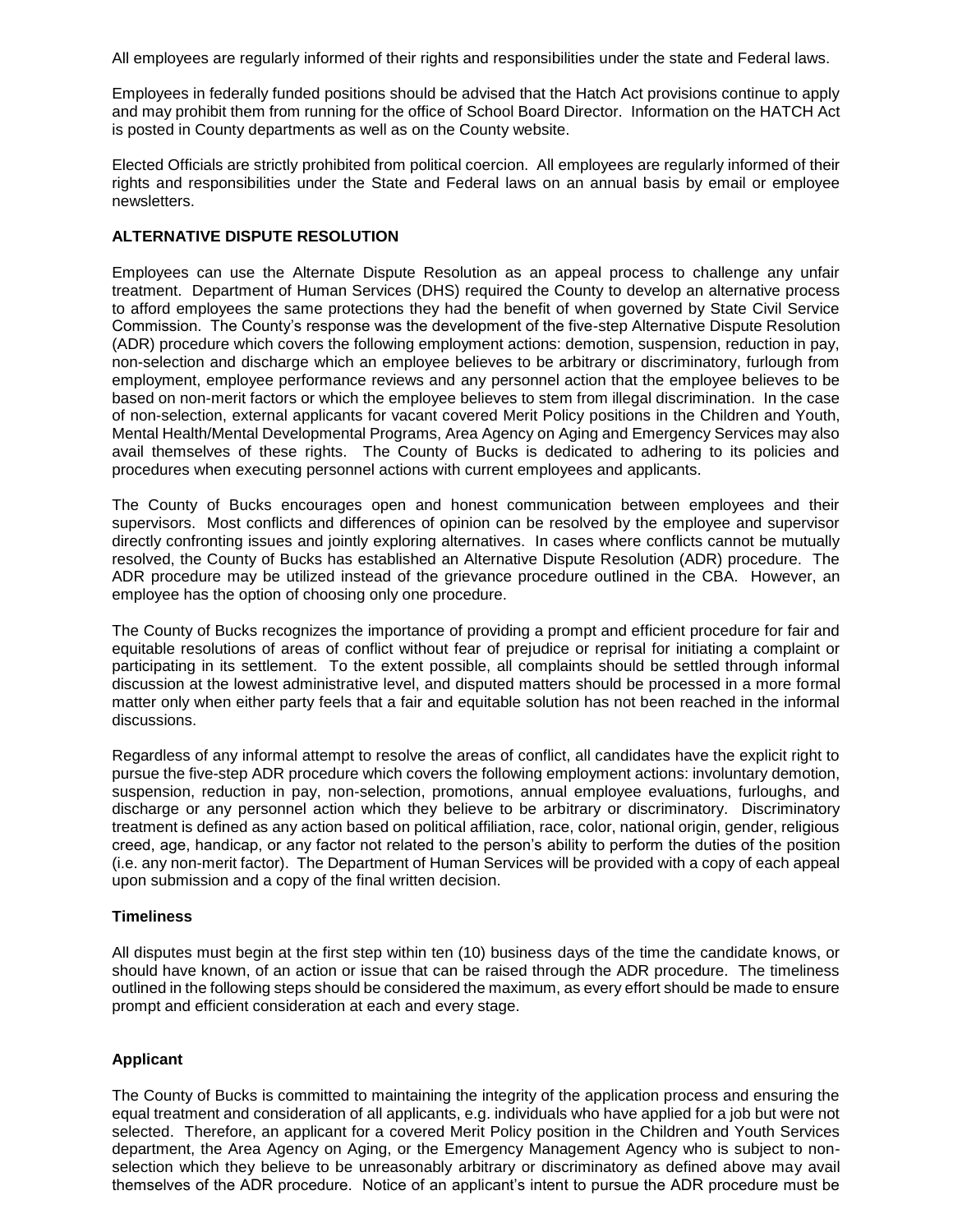provided, in writing to the Human Resources Department within ten (10) business days of the time the applicant or employee knows, or should have known, of an action or issue that can be raised through the ADR procedure. Unless otherwise specified, an applicant dispute will begin at the third step as defined below in "Third Step: Human Resources Investigation and Review".

#### **Direct Appeal**

The County remains committed to the transparency and integrity of the entire ADR process as written, and has intentionally crafted a series of steps that escalate both in authority and accountability. As such, the County would strongly encourage employees and applicants to avail themselves of the entire procedure; however, any employee who has been discharged and applicants who have not been hired do have the option to appeal directly to the Division Leader described in the fourth step ("Fourth Step: Division Leader") and waive the first three steps in the process. The decision to waive steps one through three must be provided in writing to the Human Resources Department within ten (10) business days of the time the applicant or employee knows, or should have known, of an action or issue that can be raised through the ADR procedure.

#### **Steps of the Procedure**

#### **Initiating an ADR request:**

An applicant or employee may submit in writing a request at the first step. The statement must state the claim, the facts in support of the claim and the relief requested. NOTE: The applicant or employee is responsible for having the issue/dispute/appeal delivered to the proper person or Human Resources within the time periods, as specified. The steps can always be submitted directly to Human Resources to process to the next step.

#### First Step: Supervisor

Within ten (10) business days of the time that the applicant or employee knows, or should have known, of an action or issue in dispute, the candidate must advise his or her immediate supervisor that he or she is initiating an ADR request. The candidate must notify the supervisor in writing, and must advise the supervisor of the specific issue in dispute, the facts in support of the candidate's position, and the remedy requested. The supervisor is responsible for scheduling a meeting with the candidate within ten (10) business days of the receipt of the complaint to facilitate a face-to-face discussion of the candidate's request. Within ten (10) business days of the face-to-face discussion, the supervisor is responsible for responding to the candidate's request. The supervisor shall include notice to the candidate of his or her right to appeal the dispute to the second step. Should the issue or dispute involve alleged discrimination by the immediate supervisor and/or the department head, the ADR request may be submitted directly at the second step or third step respectively.

#### Second Step: Department Head

If the candidate finds the first step response unsatisfactory, the applicant or employee may appeal the dispute in writing to the department head within ten (10) business days of receipt of the first response. The second step appeal must state the specific issue in dispute, facts in support of the candidate's position, the reasons the first step response is unsatisfactory, and the remedy requested. Copies of the first step correspondence must be included.

The department head shall, with due consideration of the facts and circumstances of the dispute, meet with the applicant or employee in an effort to resolve the dispute at this level. Within ten (10) business days following the discussion, the department head shall, in writing, grant, deny, or propose a modification to the requested remedy. This response shall include notice of the candidate's right to appeal the dispute to the third step.

#### Third Step: Human Resources Investigation and Review

If the applicant or employee finds the second step response unsatisfactory, the candidate may appeal the dispute in writing to the third step within ten (10) business days of receipt of the second step response. The third step appeal must state the specific issue in dispute, the facts in support of the candidate's position,